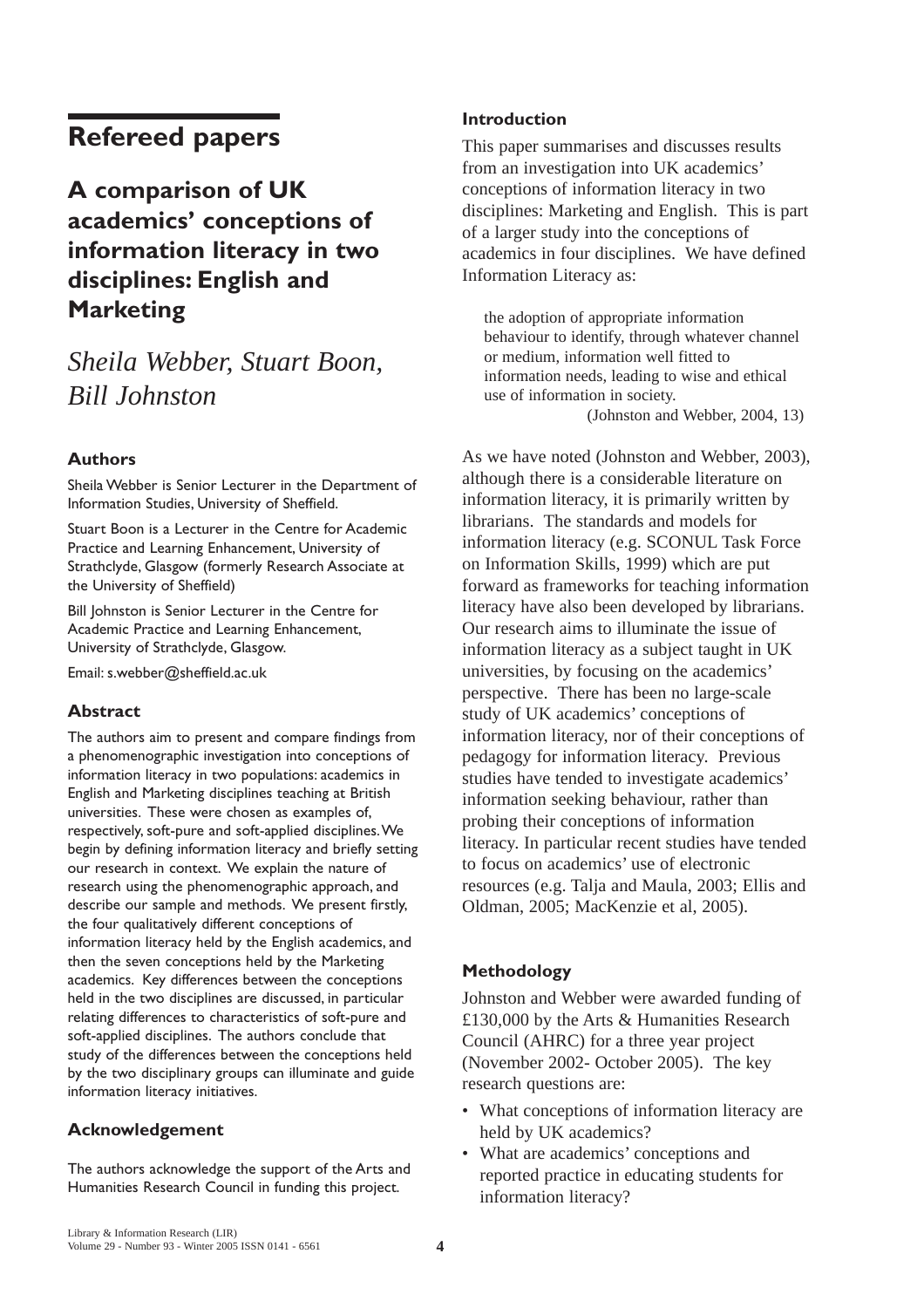• Do differences in conception correspond to differences in discipline?

The core part of the project uses the phenomenographic approach to investigate the academics' conceptions. Phenomenography is a qualitative approach, which has been most used in educational research (Marton and Booth, 1997). It was appropriate for this study because of its focus on variation (as opposed to commonality) in conception. This approach has also been used in numerous investigations into conceptions of teaching held by academics (see e.g. Trigwell et al., 1994), in the study by Bruce (1997) of Australian university staff's conceptions of information literacy, and in the study by McMahon and Bruce (2002) into information literacy needs of local staff in crosscultural development projects. Phenomenographic investigations into students' conceptions of information literacy include Lupton (2004).

Marton describes phenomenography as:

The empirical study of the differing ways in which people experience, perceive, apprehend, understand, conceptualise various phenomena in and aspects of the world around us. (Marton 1994, 4425.)

As Figure 1 indicates, the investigator is not concentrating centrally on the phenomenon (in our case, information literacy and the teaching of information literacy) nor on the interviewee (in our case, the academic). Instead, the investigator aims to get a picture of how the interviewee conceives of, or experiences, the phenomenon.



**Figure 1: The nature of the investigation**

In the interview process it is important that the investigator puts to one side, or "brackets" (Ashworth and Lucas, 2000), their preconceptions about the phenomenon under investigation, so as not to influence the interviewee. Thus in our own investigation we designed open questions which did not point to a particular answer (e.g. asking "what is your conception of information literacy" rather than "do you think that X is part of information literacy"). The interviewer (Boon) also stoutly resisted invitations from the interviewee to express Boon's own views, and Boon also gently refused requests to pass judgment on the responses supplied by the interviewees.

A further characteristic of phenomenography is that, when analysing the data, the investigator does not focus on the individual, but rather pools all the data collected (in our case, transcriptions of individual interviews) and analyses it as a whole (as indicated in Figure 2).



**Figure 2: From transcript pool to analysis**

The investigator identifies categories describing the different ways of experiencing the phenomenon, seeking in particular the elements that are in "focal awareness" (i.e. centrally important) for each category. The investigator draws on the data inductively to build "categories of description", which describe each qualitatively different conception of the phenomenon (Entwistle and Marton, 1984, 226). Each category will have a different aspect in focal awareness. It is possible that an individual interviewee might hold more than one conception of the phenomenon, since one is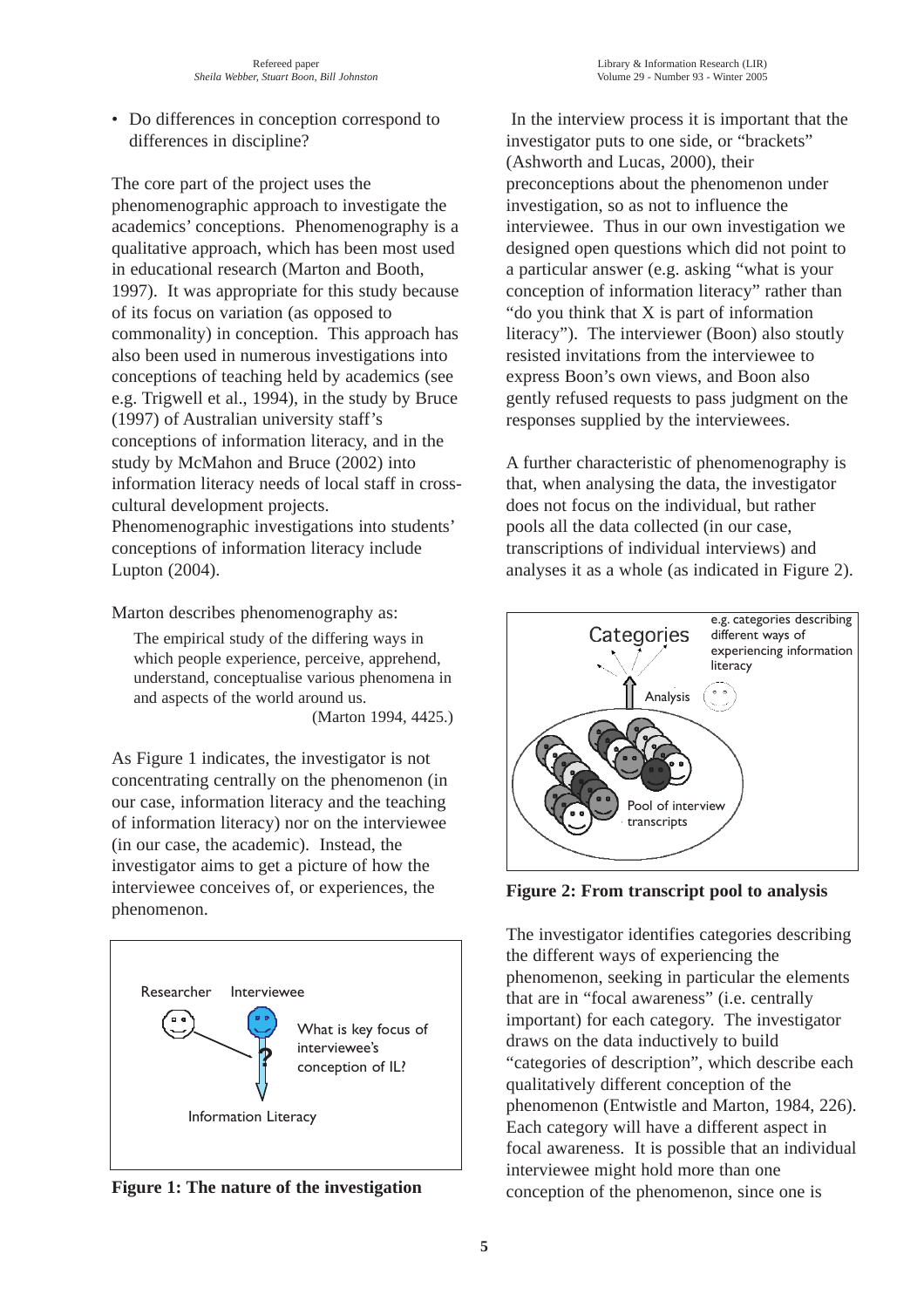aiming to identify variation "regardless of whether the differences are between individuals or within individuals" (Marton and Booth, 1997, 124).

The three investigators in this study (Boon, Johnston and Webber) analysed the transcripts collaboratively. This involved each investigator reading the transcripts on their own and recording their impressions of emergent key themes and significant quotations. Different methods were used to record these impressions including the taking of notes, highlighting of passages, and annotation of the transcripts, as well as the creation of diagrams and mindmaps. The three investigators then compared and debated their perceptions of what was emerging from the data during face-to-face discussion. This process started as soon as the first batch of transcripts was completed, with meetings to discuss a mixed-discipline batch of transcripts taking place roughly once every two months.

Once all the interviews had been transcribed, a second phase of analysis began, in which the transcripts were analysed by discipline, in the following order: Marketing, English, Civil Engineering, and Chemistry. In this phase, the qualitative text analysis software Atlas/ti was used to code or mark up each disciplinary "pool" of transcripts to identify key factors and themes. The investigators drew on notes made in the first phase of analysis to drawing up a list of thematic codes, and these codes were refined through an iterative process. This coding process illuminated the data, helping to further identify key quotations and test the extent of agreement between the three investigators concerning the significance of key quotations. In phenomenography, quotations are an integral part of the categories of description and are

not just presented as interesting comments introduced almost incidentally, [but rather] they exemplify the defining features of the categories identified.

(Entwistle and Marton, 1984, 226)

For each discipline, one of the investigators took the lead in drawing the analysis to a close, and proposing the key factors in variation of conception, and the categories of description.

These descriptions provide a snapshot of a particular population at a particular time: in our case academics in the UK in 2003/4. The snapshot presents a holistic view of their experiences, since the phenomenographic approach should illuminate all variations in experience in the given population.

For this study, 20 academics were interviewed in each of our four disciplines. We used Biglan's typology of disciplines (as amended by Becher, 1989) which divides them into hard and soft, and pure and applied. Within this typology, the disciplines we chose were: Chemistry (hard pure discipline), Civil engineering (hard applied); English (soft pure) and Marketing (soft applied). Since the latter two disciplines are the subject of this article, we highlight here some key aspects of soft disciplines as identified by Becher (1989) and Becher and Trowler (2001). One of the characteristics of a soft discipline is that there tends to be less consensus as regards what constitutes an authentic and important contribution to knowledge, and it is also less clear what are the next important research questions (in contrast to hard disciplines, in which there is greater consensus). For both soft pure and soft applied disciplines, new knowledge may consist of interpretations (rather than "discoveries") which provide new insights. However, within an applied discipline the aim of research may be explicitly focused on enhancing personal and social life, and the outcomes often include procedures or protocols which are judged in pragmatic terms.

In our project, we sought a purposive, heterogeneous sample, in which we aimed to include variation in factors which might affect the academics' conceptions of information literacy and their approach to teaching it. These factors included gender, age, type of university and type of department. In the whole sample of 80 people, the academics came from 26 UK universities. Key characteristics for the English and Marketing samples are shown in Table 1.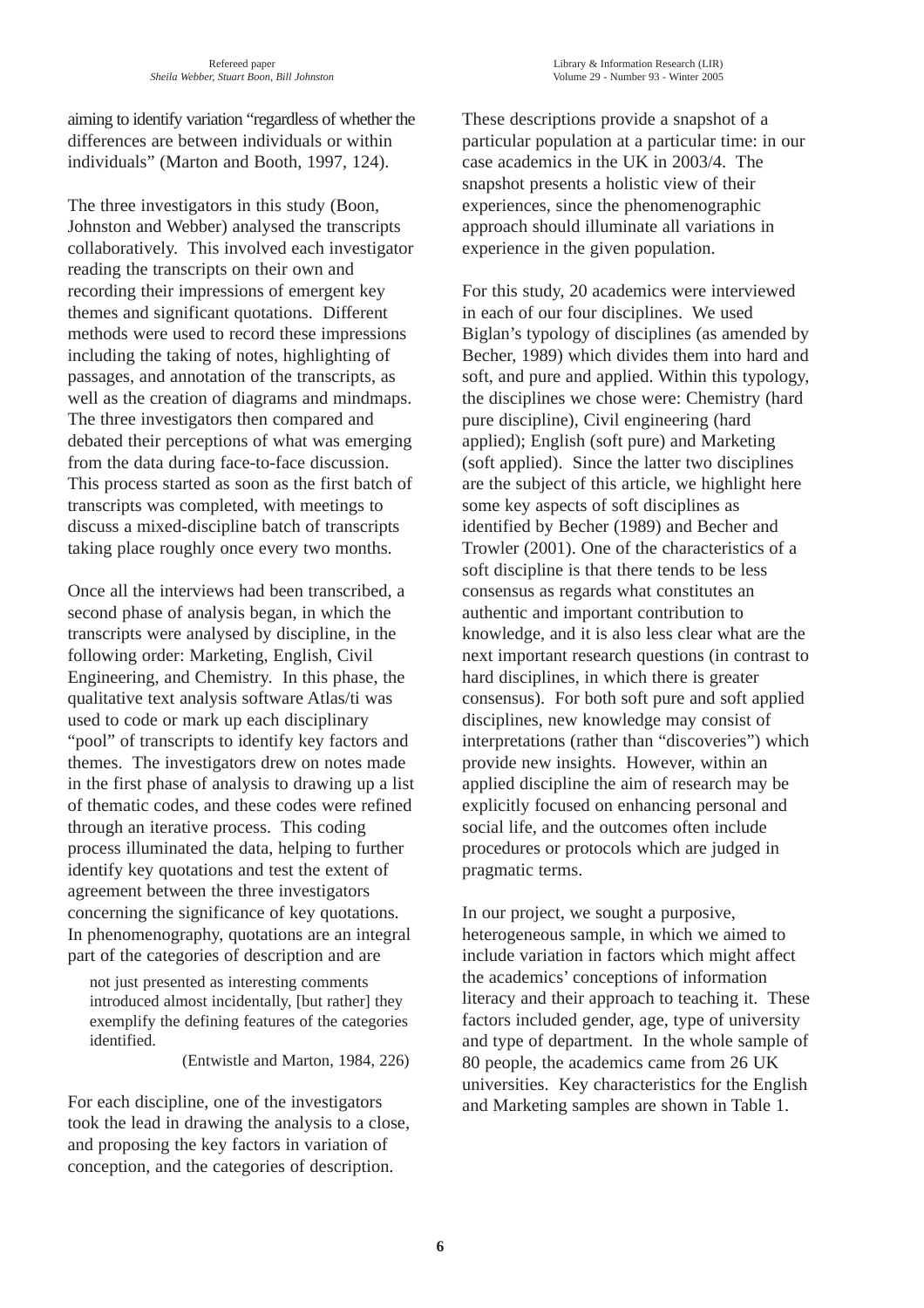|                                                                  | Marketing                                                      | English                                                        |
|------------------------------------------------------------------|----------------------------------------------------------------|----------------------------------------------------------------|
| Gender                                                           | 8 female, 12 male                                              | 11 female, 9 male                                              |
| Ages ranging between                                             | 21-30 to $51-60$ years                                         | 21-30 to $61+$ years                                           |
| Years of teaching ranging<br>between                             | $0-5$ to 26-30 years                                           | $0-5$ to $31+$ years                                           |
| Research quality of Department<br>(RAE rating in 2001 exercise)  | 2 to $5^*$                                                     | 3a to $5^*$                                                    |
| Teaching quality of Department<br>(score in last subject review) | Satisfactory to Excellent                                      | Satisfactory to Excellent                                      |
| Type of university                                               | 4 post-1992 and 8 pre-1992<br>(i.e. 12 different universities) | 5 post-1992 and 8 pre-1992<br>(i.e. 13 different universities) |

## **Table 1: Characteristics of the Marketing and English samples**

Participants were recruited partly by asking librarians to identify potential interviewees (both academics with an active relationship with the library, and academics who had little contact with the library). However, the larger number of academics was recruited by targeting specific academics and departments (e.g. academics in departments with low Research Assessment Exercise (RAE) ratings; female academics at pre-1992 institutions) in order to produce a sufficiently varied sample. The interviews were carried out and recorded by Boon between March 2003 and February 2004, and transcribed verbatim.

The interviews averaged 45 minutes each and were based around three fundamental questions:

- What is your conception of IL?
- How do you engage your students in IL?
- What is your conception of the Information Literate University?

The first two questions elicited reflections and descriptions of the interviewee's behaviour and practice. The third question encouraged interviewees to think beyond the day-to-day constraints and reveal their aspirations and hopes regarding information literacy, as well as giving further opportunities for the interviewees to reflect upon and identify what was most central to them about information literacy and its teaching. Webber and Johnston (2004) have described their own conception of the Information Literate university and outlined some views expressed in this section of the interview by academics.

Each main question had a number of follow-up questions (e.g., for the second question, asking whether the students' information literacy was assessed and what the desired outcomes were for the students' learning). For each discipline, analysis was carried out to identify both conceptions of information literacy and conceptions of pedagogy for information literacy. We will first describe the conceptions of the English academics and then of the Marketing academics. We will then compare their conceptions of information literacy.

# **Results**

## **1 Conceptions of information literacy: English**

Four qualitatively different conceptions of information literacy were identified through the analysis process:

- Accessing and retrieving textual information
- Using IT to access and retrieve information
- Possessing basic research skills and knowing how and when to use them
- Becoming confident, autonomous learners and critical thinkers

The key factors in variation of conception, in focal awareness for the interviewees, were:

1. The particular context within which information literacy was perceived; for example, whether the conception was confined to a particular English course, whether the conception broadened to encompass a number of courses or an entire discipline, or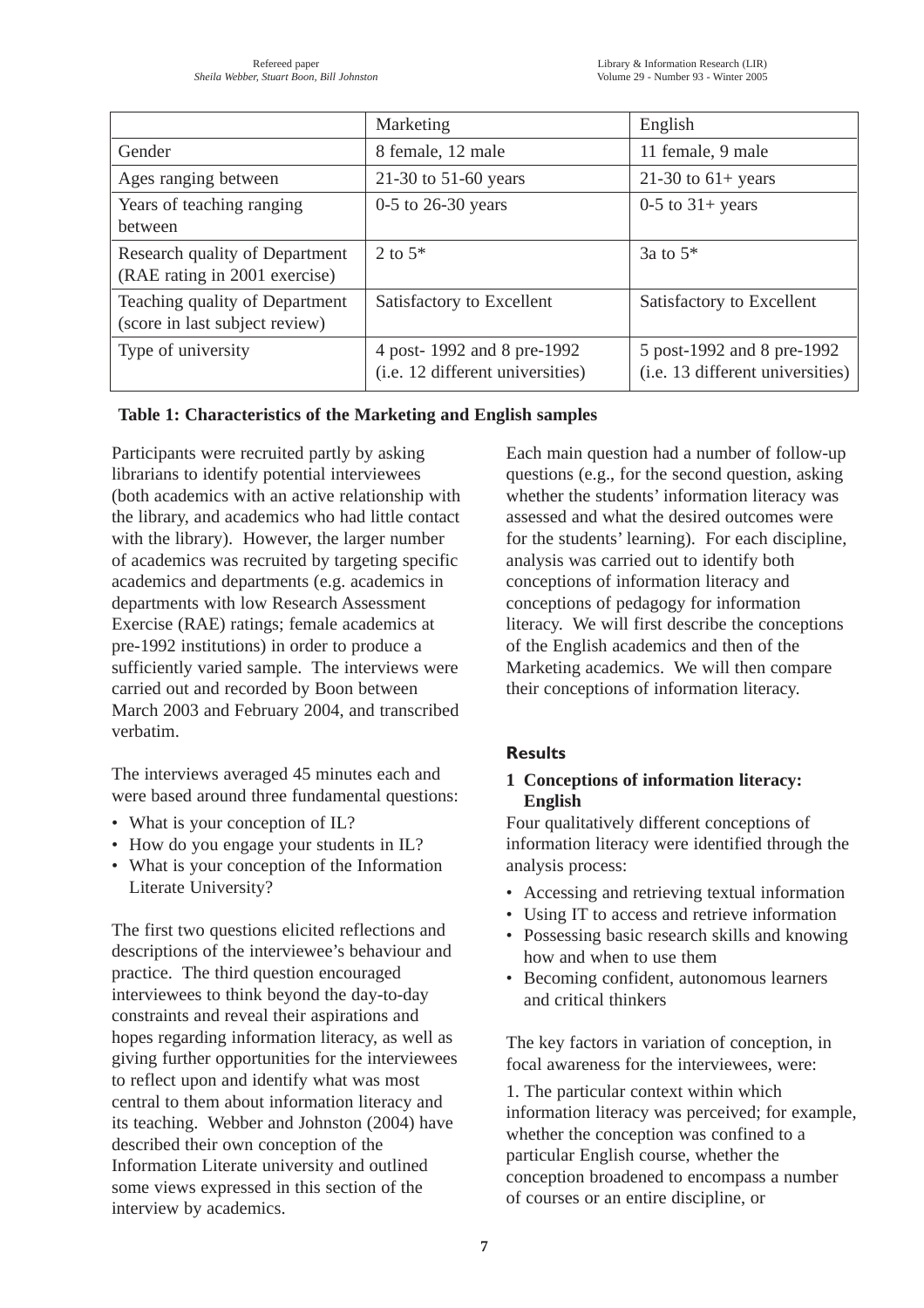alternatively whether it was seen as extending beyond the educational context altogether;

2. The time period in which information literacy was perceived to be needed, useful or otherwise significant; for example, whether the conception was confined to a particular period of study or alternatively whether it was seen as being significant for their entire life;

3. The particular media with which information literacy is associated; for example, whether the conception was confined to a particular medium (e.g. print resources) or alternatively whether it was perceived as extending to cover all media.

Table 2 shows the relationship between the four conceptions of information literacy, in terms of variation in these three key factors. Table 2 thus forms the "outcome space", the "complex of categories of description comprising distinct groupings of aspects of the phenomenon and the relationships between them" (Marton and Booth, 1997, 125) which is key part of the results of a phenomenographic enquiry.

| <b>Information literacy</b>                                                      | <b>Contextual focus</b>                                                               | <b>Temporal focus</b>                                                                                       | <b>Media</b> focus                                                                                   |
|----------------------------------------------------------------------------------|---------------------------------------------------------------------------------------|-------------------------------------------------------------------------------------------------------------|------------------------------------------------------------------------------------------------------|
| as                                                                               |                                                                                       |                                                                                                             |                                                                                                      |
| <b>Accessing and</b><br>retrieving<br>information                                | Particular research<br>need (e.g. student<br>essay or academic<br>writing an article) | Immediate need                                                                                              | Traditional (primarily<br>print)                                                                     |
| <b>Using IT to access</b><br>and retrieve<br>information                         | Particular research<br>need                                                           | Immediate need                                                                                              | Non-traditional<br>(primarily electronic:<br>online materials,<br>multimedia, television<br>$etc.$ ) |
| <b>Possessing basic skills</b><br>and knowing how<br>and when to use them        | University and/or<br>"real world" context                                             | Students: through<br>course of study<br>and/or careers<br>Staff: career skills for<br>teaching and research | Traditional, with<br>limited non-traditional<br>(often confined to<br>"library skills")              |
| <b>Becoming confident</b><br>and autonomous<br>learners and critical<br>thinkers | Wider information<br>society context                                                  | Needed through life                                                                                         | Traditional and non-<br>traditional                                                                  |

## **Table 2: English academics' conceptions of information literacy: Outcome Space**

The following descriptions illuminate the focus and features of each conception. The interviewees are identified by a number between 01 and 20 (e.g. English 05).

**1. Accessing and retrieving textual information** The focus is on being able to access and retrieve textual information quickly and easily, most often printed matter. This may be secondary critical information, or sometimes the primary text itself.

I am like an old train going along the same rails as far as the word and my concept of information, but yes, that's what it means to me, things that I access through print….

(English 11)

The use and manipulation of the acquired information is often described in disciplinary terms (e.g. close reading) and differentiated from information literacy.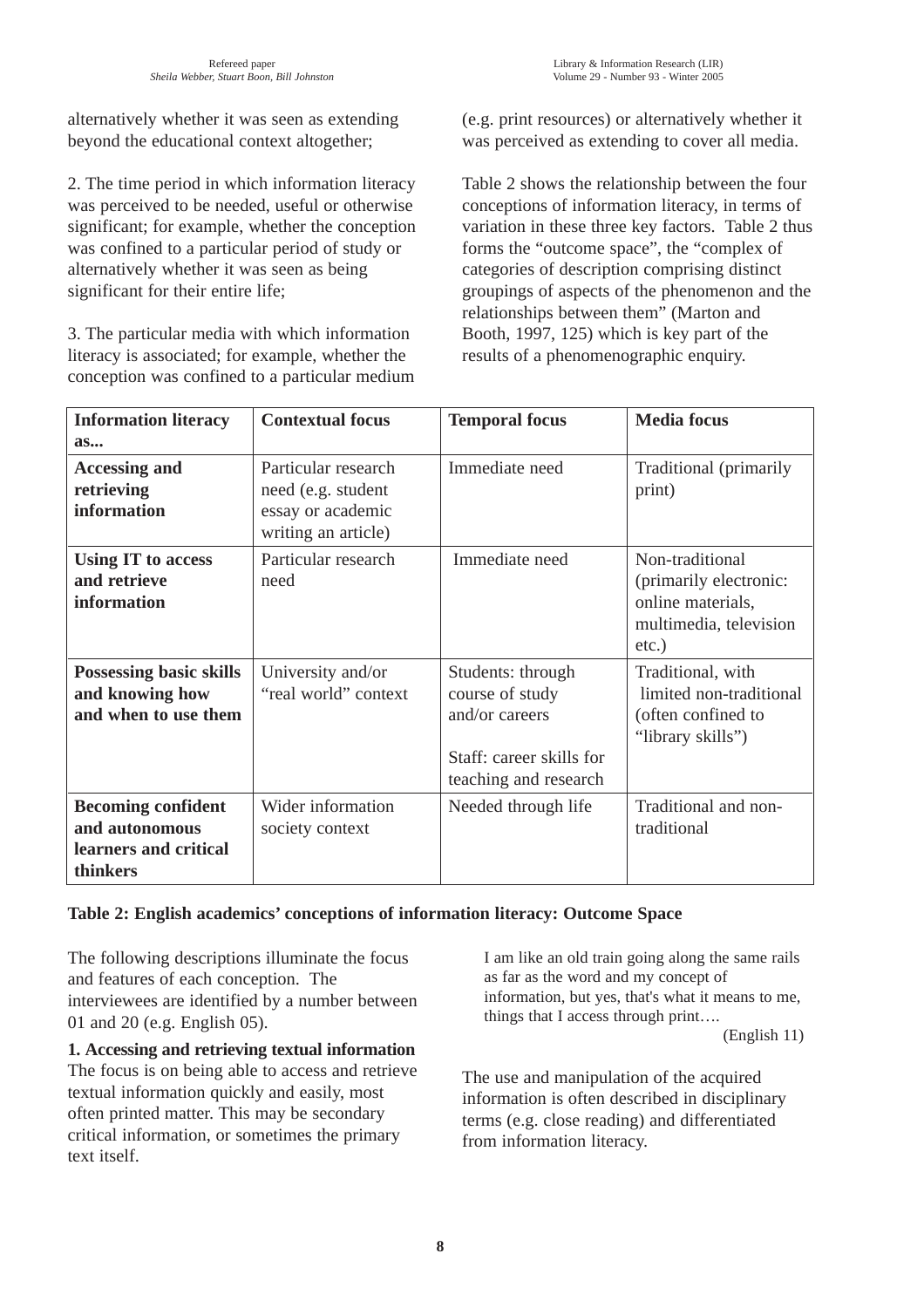[Information literacy is being] literate with the use of information, retrieval of information… I guess this is me thinking about information literacy in terms of retrieval skills rather than necessarily the kind of consequent use of information, to be literate with information… (English 05)

The contextual focus is clearly represented in interviewees' statements as a particular research need. When academics talk about students' information literacy, the contextual focus is on the current course of study. This is closely related to the temporal focus which shows that the information being gathered is for immediate use and, in the case of students, usually tied to an assignment or essay given in a particular class or course.

#### **2. Using IT to access and retrieve information**

The focus here is on being able to use information technology (IT) to access and retrieve information quickly and easily. Unlike the former conception where the information intended for acquisition was primarily textual, here the information accessed is both textual and non-textual, and encountered in a nontraditional media: online materials, including Departmental websites and the World Wide Web), multimedia and hypermedia, and other electronically recorded materials (e.g. recorded television broadcasts).

[Information literacy] would be the ability to confidently kind of engage with and organise and analyse and manipulate online information and texts, I suppose.

(English 13)

As with the 'Accessing and retrieving textual information' conception, the contextual and temporal foci applied to using IT to find information highlight the need to fulfil the information requirements of a current project, assignment or course.

## **3. Possessing basic research skills and knowing how and when to use them**

The focus of this conception of information literacy is on possessing a set of basic research skills and being able to use and apply those skills when required (e.g. in writing an essay, constructing a presentation, producing material for a dissertation). For the academics, these skills are essential to them as teachers and researchers, and they position themselves as already having these skills. In the interviews the emphasis is on developing a set of research skills in students of English, which will be of use not only in the current English course, but also throughout the students' three- or four-year course of study.

These basic research skills are often likened to, or described as, 'bibliographic skills, 'research methods' or 'library skills'.

…being able to handle bibliographies, being able to use a library effectively and efficiently, um, and pursue references, both being able to present a reference correctly and also being able to follow a reference through… a pool of resources they could go back to….

(English 08)

The contextual focus is not solely trained on the current course of study, but is much broader, encompassing the students' entire academic career and often extending to their lives outside the university. Likewise, the temporal focus is on students' long-term information needs, rather than the immediate needs required by an assignment or particular class or course.

## **4. Becoming confident, autonomous learners and critical thinkers**

The focus here is on personal growth and development and the acquisition of higher order information skills in order to become confident autonomous learners and critical thinkers. The conceptions are equally applied to students and staff. A greater emphasis is placed on critical analysis, questioning processes and evaluating results, and developing understanding, selfawareness and self-sufficiency. Attention is largely on the individual and the individual's role in, and engagement with, the wider information society. The emphasis is not on achieving success in one's career, but rather on successfully becoming an information literate citizen.

Um, it implies to me, I mean to me information literacy is a part of civic engagement and civic participation, um, without even at least even a passing understanding of how information is produced, how it is constructed, how it's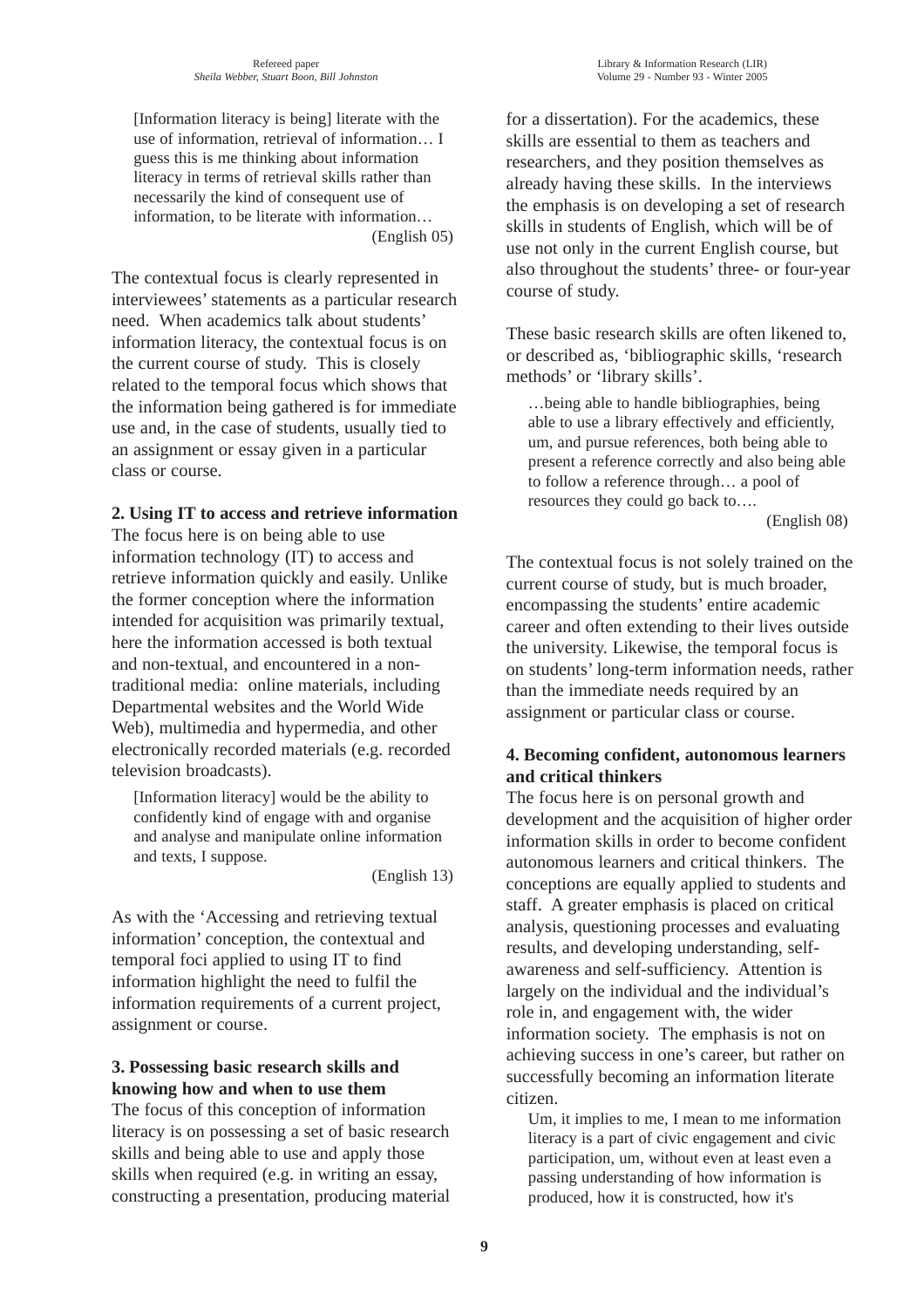presented, um, how it is—if one can say this intended to be understood and interpreted, then one cannot make sense of the world.

(English 06)

In addition to developing much needed skills and abilities in acquiring, manipulating, and using information, students must develop a level of awareness, confidence and self-efficacy relating to those skills and abilities. Selfreliance, self-efficacy, independence of thought and confidence were also required of every academic. Becoming confident autonomous learners and critical thinkers was clearly a goal for both students and staff.

## **2 Conceptions of information literacy: Marketing academics**

Six conceptions of information literacy were identified:

1. Accessing information quickly and easily to be aware of what's going on;

- 2. Using IT to work with information;
- 3. Possessing a set of information skills and applying them to the task in hand;
- 4. Using information literacy to solve real-world problems;
- 5. Becoming a critical thinker;
- 6. Becoming a confident, independent practitioner.

The key factors in variation were:

- 1. The locus for development or activity, and;
- 2. The form of engagement with information.

Table 3 shows the outcome space for the Marketing academics, illustrating the variations and the relationship between the conceptions.

| Information literacy as                                                               | Locus for development or<br>activity                                    | Form of engagement with<br>information                                                   |
|---------------------------------------------------------------------------------------|-------------------------------------------------------------------------|------------------------------------------------------------------------------------------|
| <b>Accessing information</b><br>quickly and easily                                    | Outside world                                                           | Information sources                                                                      |
| Using IT to work with<br>information                                                  | Specific context in which<br>person/task is situated                    | Tools applied to the<br>information                                                      |
| Possessing a set of<br>information skills and<br>applying them to the<br>task in hand | Specific context in which<br>person/task is situated                    | Skills applied to the information                                                        |
| <b>Using information</b><br>literacy to solve<br>real-world problems                  | Specific context in which<br>person/task is situated +<br>Outside world | Meaning explored within/from<br>the information                                          |
| <b>Becoming a critical thinker</b>                                                    | Internal being or development                                           | Meaning explored within/from<br>the information                                          |
| Becoming a confident,<br>independent practitioner                                     | Internal being or development<br>+ Outside world                        | Meaning explored within/from<br>the information $+$ Skills applied<br>to the information |

## **Table 3: Marketing academics' conceptions of information literacy: Outcome Space**

Again, the key characteristics of each of these conceptions will be described. The interviewees are identified by a number between 01 and 20 (e.g. Marketing 05)

## **1. Accessing information quickly and easily to be aware of what's going on**

The focus is on being able to get access to a

wide variety of information quickly and easily. The key purpose is keeping in touch with, and drawing on, what is going on in the outside world (quotations relating to this aspect will be given in the Discussion section of this paper). Skills in using and presenting information are also important, as is an ability to evaluate what you have found, but the focus is on awareness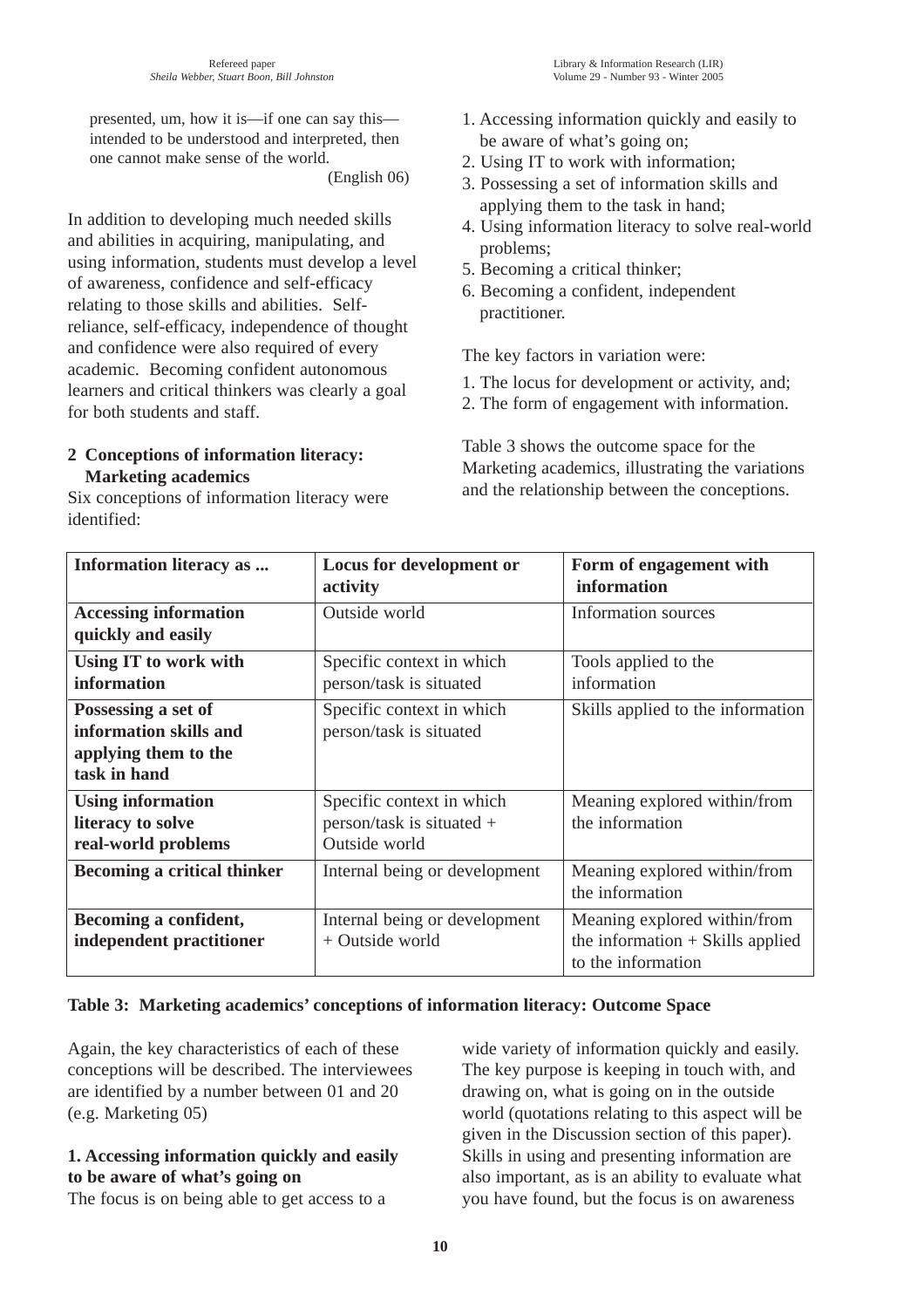#### of, access to and gathering of information.

Information presents us with a challenge, a growing challenge, on almost a daily basis. So being able to deal with information is a significant need. And, for me, it begins with the ability to access it, to get it in your hands. (Marketing 20)

### **2. Using IT to work with information**

The focus here is on using information technology (IT) tools efficiently and effectively to work with information. Software applications, such as SPSS, and communications networks are emphasised, rather than hardware. Using, presenting and finding the information are mentioned, but the central focus is on the use of IT tools in a specific context.

Information that is electronically stored, whether it's via the internet or part of these databases, and… and, well, information technology. The means of gathering it, and analysing it, and doing things with it would move into the packages like Access or SPSS. So it would be the sources of it and then what you could do with it, how you could play around with it.

(Marketing 02)

The ability to manipulate numeric as well as textual data is important in this conception.

### **3. Possessing a set of information skills and applying them to the task in hand**

The focus is on developing a set of information skills and being able to apply the relevant skills to a particular task (e.g. writing an article, producing an assignment). There may be explicit articulation of a process, but the emphasis is on developing individual skills within that process, rather than developing a holistic concept of the process itself.

[in response to "what is your conception of information literacy?"] Sift, sort and analyse! Definitely! [Laughs.] No… well, yes, actually, but with students who know how to find information and to disseminate. So, find, sift, sort, analyse and disseminate. There! Just like that. Brilliant.

(Marketing 05)

A number of skills are mentioned. The exact terms used by participants differ, but skills in accessing, selecting, working with and disseminating information are present with this conception of information literacy. There may be slightly more discussion of one aspect than another, but no one skill is the focal point.

### **4. Using information literacy to solve realworld problems**

Category four focuses on understanding a problem and understanding how information can be used to solve the problem. It is qualitatively different from conception three, in that the central focus is on the problem, and working with information in relation to the problem, rather than on skills. Even when talking in an academic context, the problem may be identified as being connected to the "real world".

I suppose it [information literacy] is the means by which you learn the skills you need to be able to answer a problem. It is being able to look at a problem, to have the skills to find the information you need to answer the problem, and then to answer it.

(Marketing 01)

### **5. Becoming critical thinkers**

The central focus is on becoming a critical thinker. Most important to this development are higher order information skills such as understanding and interpreting information. Accessing the information is also important, but with an emphasis on applying critical thinking to this process of finding and selecting information. There is awareness of the application of the information, and the world in which it is used (since the critical thinking takes place in a context), but the central focus is on personal development of critical thinking.

No, right, let's see, information literacy is… [pause]… is learning to become an independent critical thinker who… who can understand what's given to them and how to deal with it…maybe?

(Marketing 15)

Understanding, meaning and the personal development of a questioning approach are emphasised for both students and academics: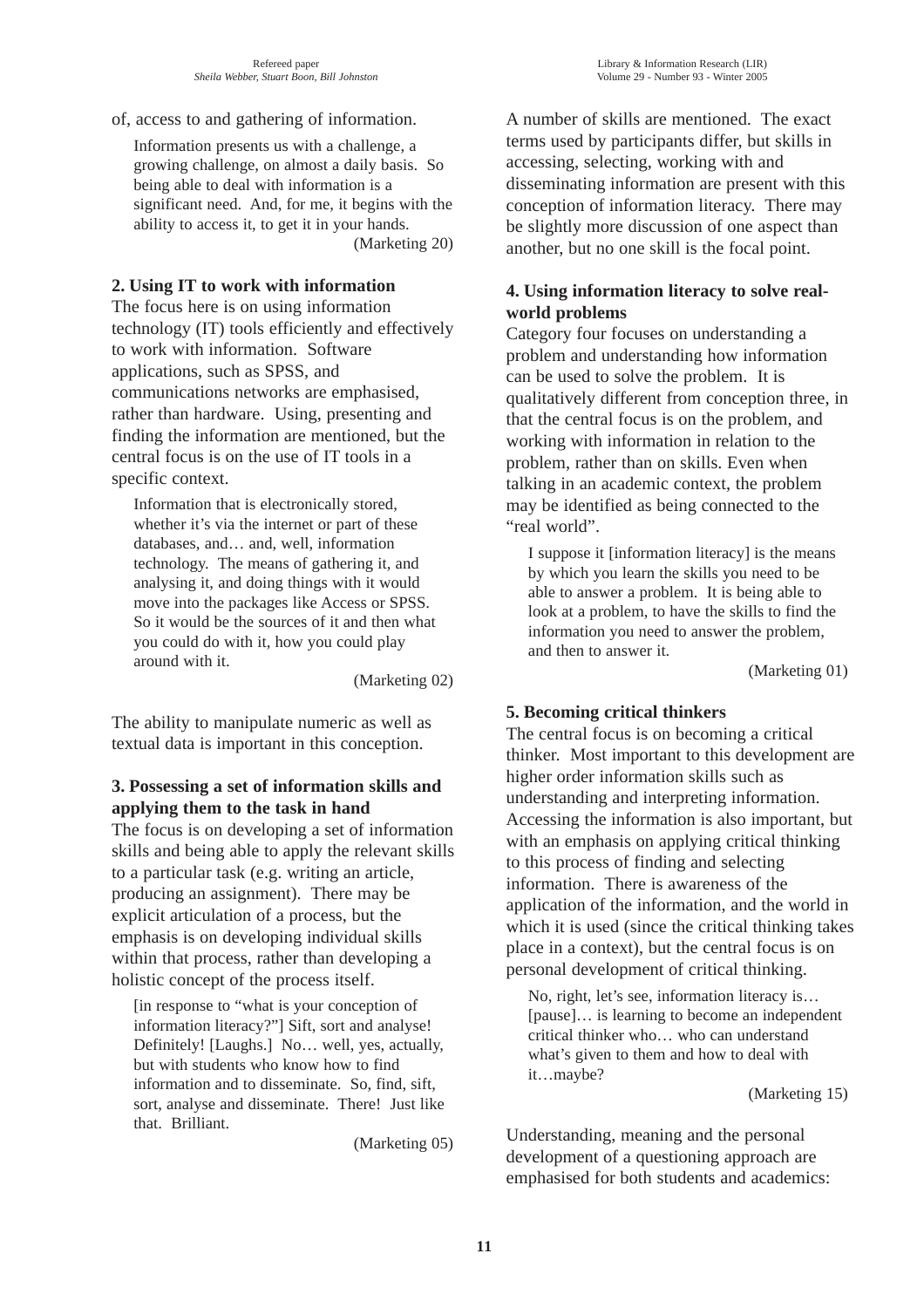[Interviewee, talking about his/her own information literacy] And always questioning. Thinking about who the author is: is he reputable or not? Is the article scholarly? Is it peer-reviewed? Who is behind it? Always thinking, always questioning.

Interviewer: So that's similar to what you want your students to do.

Interviewee: Oh, yeah, it's the exact same thing, really. I want them to be thinkers and questioners. If they are not then, then, uh… then they are wasting everyone's time. Go be a car salesman. If you want the easy way out, go sell mobile phones! [Laughs.]

(Marketing 11)

## **6. Becoming a confident, independent practitioner**

The focus is on the use of information literacy as an important part of becoming a confident practitioner. Thus there is a focus on personal development to become this practitioner, who will have to make sense of information and apply skills in a real world context.

It [information literacy skills] means I can do my job. Do it effectively. I can find the information I am looking for and I know what to do with it as well.

(Marketing 15)

… hmm, what do they get out of it [information literacy instruction]? [Long pause.] I think confidence is important and, even… just experience and practice. It's important that they know they do research, that it's not scary as you said, and that it is a skill they can do.

(Marketing 15) It is not just the competence in information literacy that is important here, it is awareness of that competence as a positive part of your practice.

## **Comparison of English and Marketing findings**

Both samples of academics have a conception focusing on information sources, and another focusing on using IT. However, there are differences between these similar conceptions. Differences correlate with varying ideas of

what "information" is, and differences in the extent to which the outside world is important. In terms of information sources, with the English academics there is an emphasis on the text (particularly books). This correlates with previous research that has identified that humanities scholars still prize the text. For example, Talja and Maula (2003, 680), in their study of use of electronic sources, note that for English academics the sources "most important for their research are usually books", or as Ellis and Oldman (2005, 35) note, in their study of English literature academics' use of the internet: "Many [academics] also stressed the necessity to feel the real object of their academic activities: the printed book".

In contrast, a variety of sources (e.g. news, market reports, journals, numerical datasets, company websites, organisations and people, including observation of people in real-life situations) is mentioned by all marketing academics in our study. Electronic sources were an accepted part of this mix for marketing academics, whereas, as is evident from the categories described above, a focus on either traditional or electronic sources was a key factor in English academics' conception of information literacy. The English academics' greater emphasis "library skills" or "bibliographic skills" reflects a more frequent engagement with types of information source that are still typically found within a physical library. One may note here the findings in a UK study (Stubley and Kidd, 2002), which found that far more Arts & Humanities academics (67%) than social science and science academics (18-19%) used library catalogues outside their institutions. More emphatically than their English colleagues, some Marketing academics openly stated their relief that the move to electronic access had freed them from using the library: "I've always had a personal reluctance to going to the library and accessing things" (Marketing 07).

The 'Real World' emerges as a key factor in some of the conceptions of information literacy for Marketing academics (notably in the *Sources, Problem Solving,* and *Confident Practitioner* conceptions). Some Marketing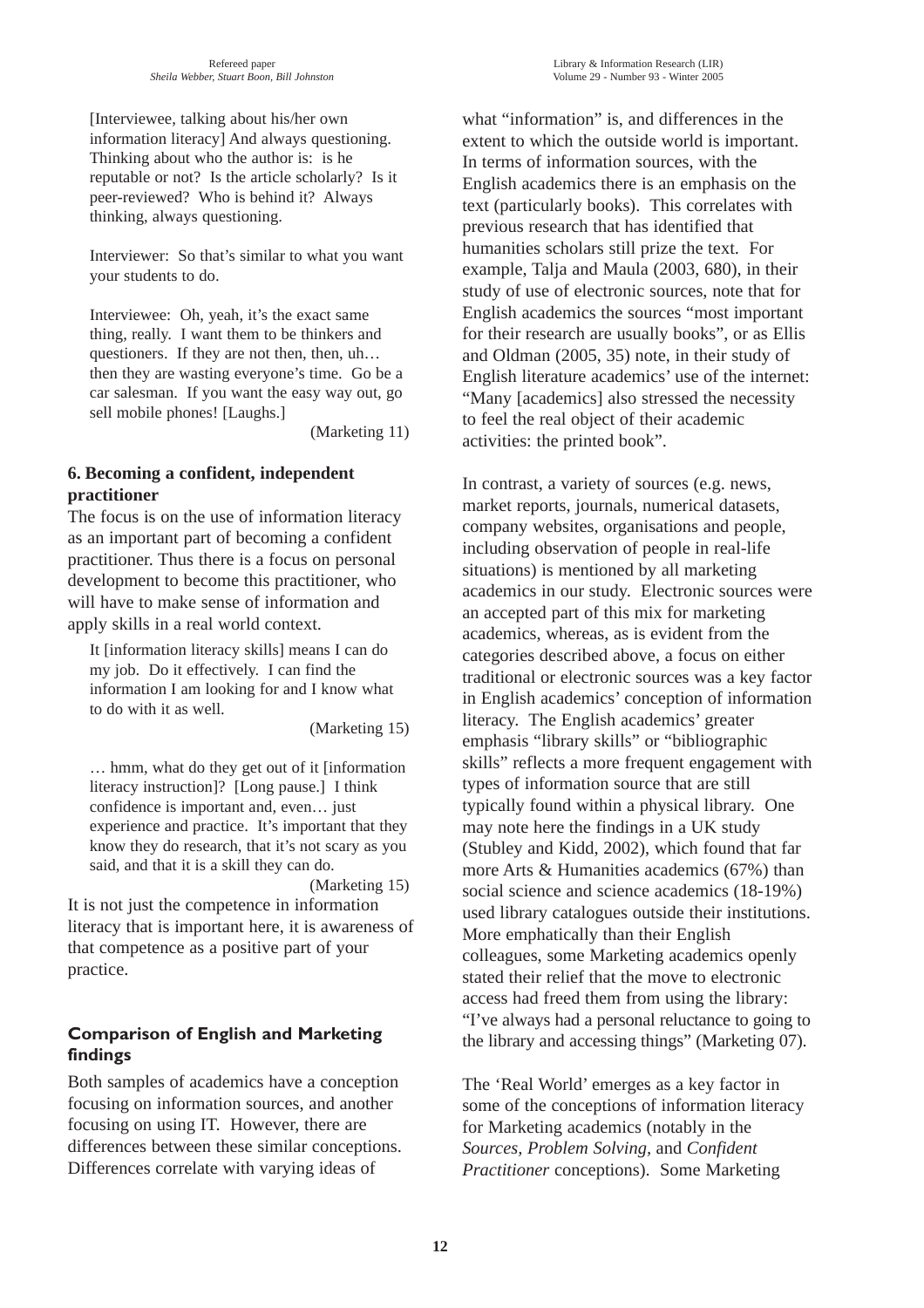interviewees referred to their work outside the university, as part of their explanation of why information was important to them:

We deal with a dynamic reality here, and you've got to some how explain it by resorting to recent examples and analysing data, and I can't dissociate my professional life from my personal life because I also write in newspapers and scientific newspapers, so it's… yeah, it's crucial.

(Marketing 07)

For my own research, I have to gather a lot of information on different companies, say, so that means using papers, internet resources, contacts I have in the business world, and often conversations. [...] Information is very significant to my profession. Being able to find information quickly and easily is very, very important. Then to be able to use the information, to apply it and make it work for you, or your client. Consultancy is all about gathering and manipulating information. (Marketing 09)

This is not just a factor for academics; Marketing 09 is also clear that "Information will play a role in their [students'] careers." This is in contrast to the English academics' conceptions, where there is a greater focus on personal development as a critical being, in the academic world, or in a social context:

The aims and goals [of an Information Literate University]. To contribute to the wider society, through its information, through its research, through its advancement of human understanding and knowledge. Even if that human understanding and knowledge does not bring any commercial benefits, or especially if it doesn't.

(English 08)

The relationship with the world of work outside academia is more ambivalent than for the Marketing academics:

It's understood and hoped that they would achieve that [acquire skills], before sort of setting them free to go out into the big, bad world, and use their new skills...

(English 01)

Whilst English academics with a *Possessing Basic Research Skills* conception of information literacy stressed the value to future life of transferable skills learnt as part of an English degree, the tone is less bullish than that of Marketing lecturers:

I mean, those are the kind of [transferable] skills which, if you want to talk about vocational skills in English, then those are the things that you are reduced to say, and I think they are valuable skills.

#### (English 10)

This difference between English and Marketing academics' conceptions correlates with the difference between a pure discipline (English) an applied discipline (Marketing), noted earlier within this article. Becher and Trowler summarise observations on pure vs. applied disciplines in noting:

that pure knowledge, though increasingly vulnerable to epistemic drift, is essentially selfregulating, and that applied knowledge, though occasionally prone to academic drift, is in its nature open to external influence.

(Becher and Trowler, 2001, 185)

Becher and Trowler identify technical and social professions being "in part beholden" (169) to the vocational groups they are linked with, and also influenced by Government and commercial agenda. The "applied" aspect of marketing is clearly identified by our interviewees, both in terms of input and of output, for example:

Marketing is all about looking at information, from consumers and businesses, from governments and from consumer groups. It's all about making sense of data and information, and then using that data to market a product, a company, or an event.

(Marketing 12)

In contrast, Becher and Trowler note a down side for humanities scholars in that:

its comparative freedom from the fetters of government and commerce is won at the expense of a philistine perception that it [humanities research] is marginal and irrelevant as well as small-scale and trivial. (Becher and Trowler, 2001, 169)

This echoes feelings expressed by some of our interviewees that English is an insular discipline inhabiting a "ghetto" (English 04) and being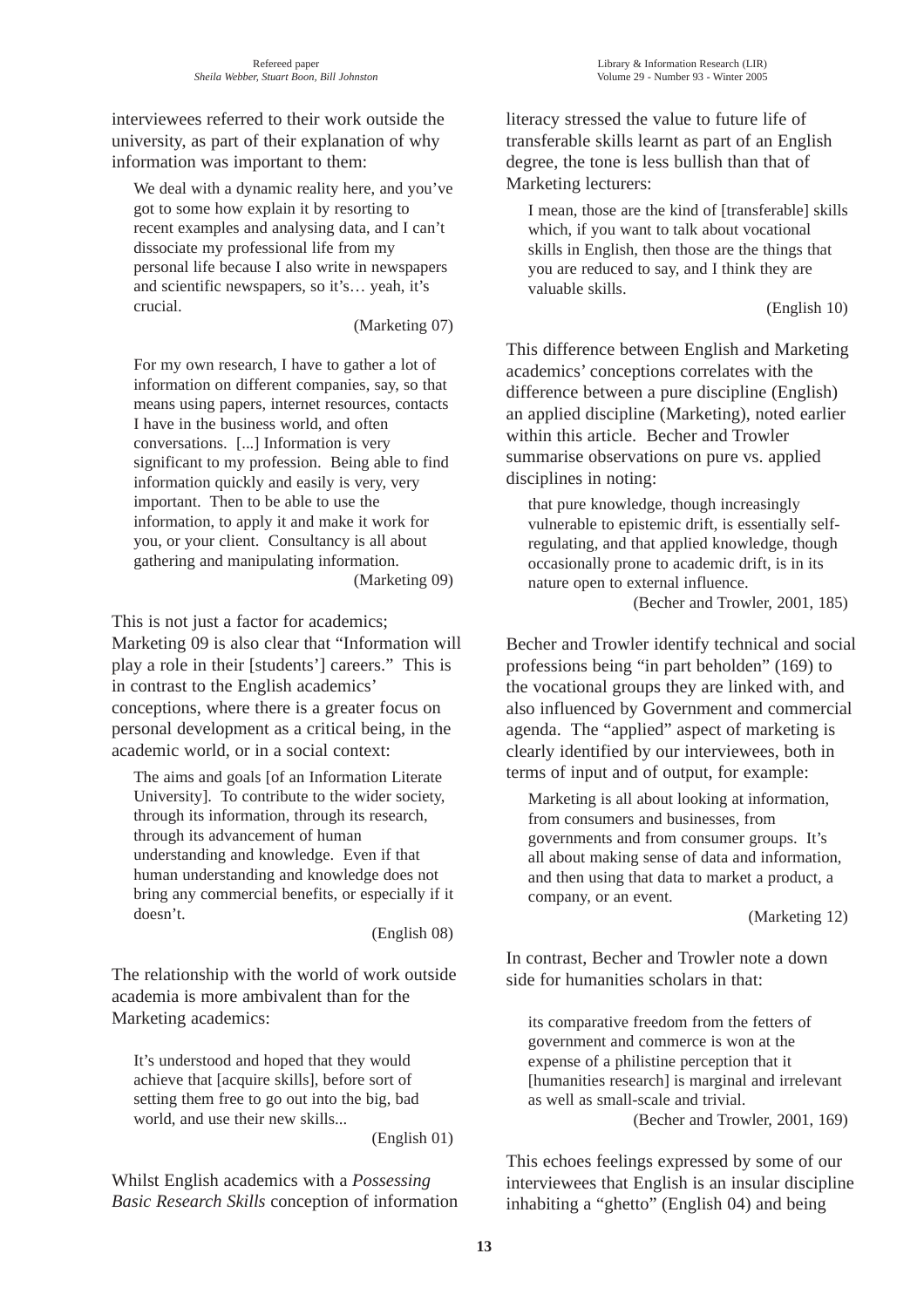disconnected from the outside world and other disciplines.

One notable difference between the Marketing and English academics' conceptions of information literacy is that exploring the meaning of the information was a key focus in differentiating three of the Marketing academics' conceptions, whereas it did not emerge as the focal differentiating factor in the English academics' conceptions. This was not because the exploration of meaning was not deemed to be important. On the contrary, it was seen as a fundamental part of the discipline of English. Therefore, on the one hand, emphasis on this aspect was not a factor for variation. On the other hand, it was also not specifically associated with information literacy, but rather something that all English students and academics had to develop: an ability to engage critically with a text, or with other artistic expressions.

Those English academics with a *Becoming confident autonomous learners and critical thinkers* conception did identify critical thinking as key to their conception of information literacy. However, others explicitly claimed sense making aspects and critical analysis as being part of English, not as part of information literacy. These aspects are seen as part of disciplinary learning:

For me I think the absolutely fundamental tool that I think students in English Studies require is close-reading skills, so I tend to do a lot of modelling that for my students.

(English 19)

I mean, in most of my work I don't separate the idea of information literacy from just what it is that I am doing, and in some ways I think that that is healthy and I wouldn't want to separate it out and think, 'These are detachable skills.' (English 02)

The boundary between information literacy and their own discipline was thus less clear and more troublesome for English academics. By comparison, information and information literacy were seen more straightforwardly as important for those studying, teaching and researching Marketing. We note that this

identification of information as an important and separate area of mastery can be seen in standard marketing textbooks, which normally contain sections on information gathering for market data, and, increasingly, information manipulation (e.g. data mining in the context of Customer Relationship Management).

## **Conclusions**

In starting our investigation, we hypothesised that there could be disciplinary differences in conceptions of information literacy, and comparison of our two phenomenographic analyses seem to support this hypothesis. We intend to engage academics within the disciplines in debate about information literacy, using our research as a focus. Our discoveries about conceptions of information literacy could also, and importantly, be used by librarians to determine how they might work with academics, and to decide what impact librarians want to have on student learning.

The JUSTEIS study (Urquhart et al, 2003), which focused in particular on the UK undergraduate experience, also concluded that "disciplinary differences do matter, and that 'quality of information" may be defined in different ways by different disciplines" (p178), noting that varying "user support models" might therefore be needed. We contend that there is scope to develop information literacy teaching, taking variation in academics' conceptions as a key element in reviewing course design.

Some surveys of academics' use (or non-use) of electronic journals, databases or subject gateways have made academics sound like naughty children who are wilfully refusing to use these nice electronic goodies. Rather than trying to measure academics' level of information literacy against some generic standard, it makes more sense for librarians (and sponsoring agencies) to engage with the language and social discourse of the discipline, in order to create more effective working relationships with academics.

It also makes sense for everyone, including librarians, to reflect on their own conceptions of